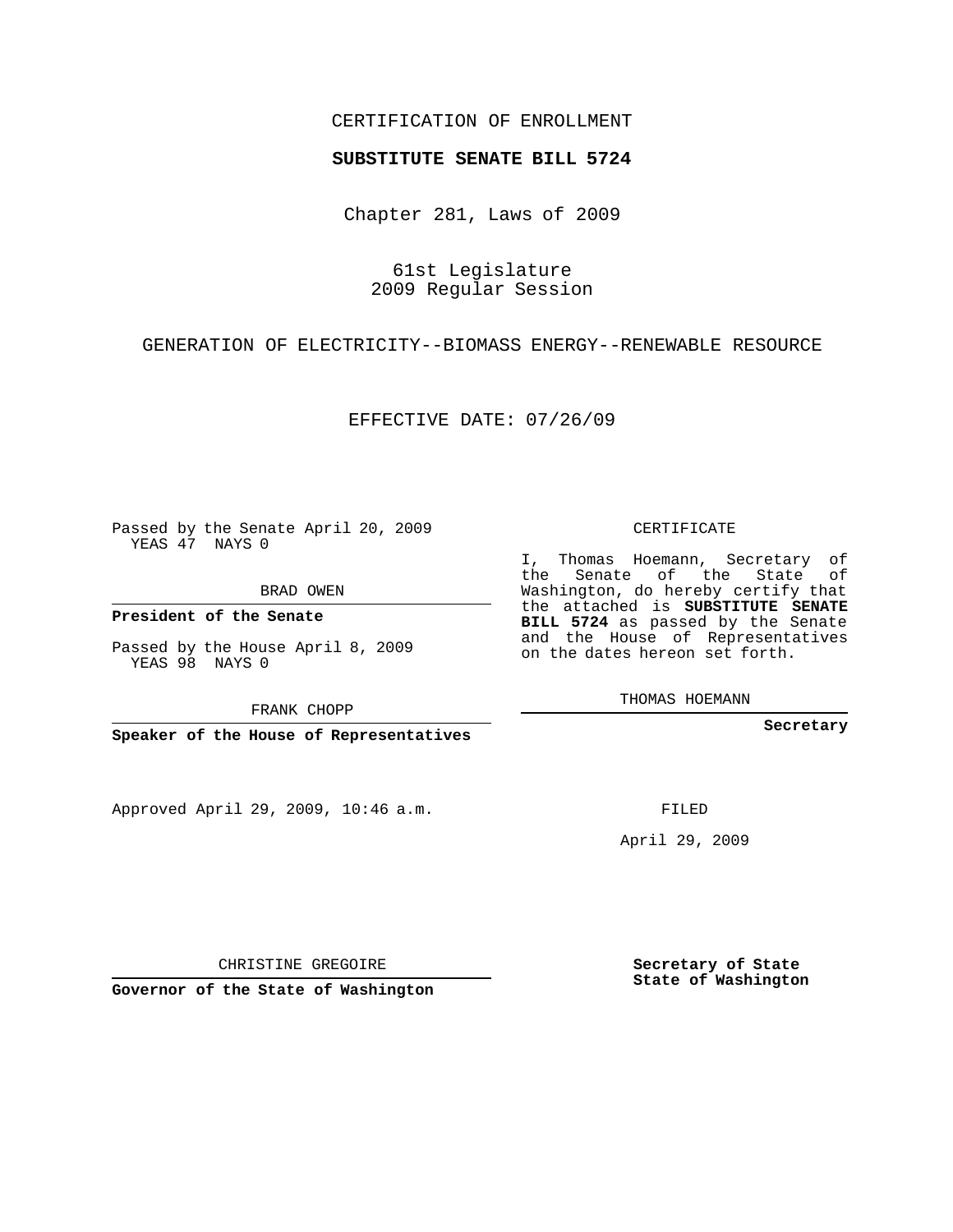## **SUBSTITUTE SENATE BILL 5724** \_\_\_\_\_\_\_\_\_\_\_\_\_\_\_\_\_\_\_\_\_\_\_\_\_\_\_\_\_\_\_\_\_\_\_\_\_\_\_\_\_\_\_\_\_

\_\_\_\_\_\_\_\_\_\_\_\_\_\_\_\_\_\_\_\_\_\_\_\_\_\_\_\_\_\_\_\_\_\_\_\_\_\_\_\_\_\_\_\_\_

AS AMENDED BY THE HOUSE

Passed Legislature - 2009 Regular Session

**State of Washington 61st Legislature 2009 Regular Session By** Senate Environment, Water & Energy (originally sponsored by

READ FIRST TIME 02/19/09.

Senator Pridemore)

 AN ACT Relating to electricity from biomass energy that is a renewable resource; and adding a new chapter to Title 36 RCW.

BE IT ENACTED BY THE LEGISLATURE OF THE STATE OF WASHINGTON:

 NEW SECTION. **Sec. 1.** (1) Any county legislative authority of a county where a public utility district owns and operates a plant or system for the generation, transmission, and distribution of electric energy for sale within the county may construct, purchase, acquire, operate, and maintain a facility to generate electricity from biomass energy that is a renewable resource under RCW 19.285.030 or from biomass energy that is produced from lignin in spent pulping liquors or liquors derived from algae and other sources. The county legislative authority has the authority to regulate and control the use, distribution, sale, and price of the electricity produced from the biomass facility authorized under this section.

(2) For the purposes of this section:

 (a) "County legislative authority" means the board of county 17 commissioners or the county council; and

 (b) "Public utility district" means a municipal corporation formed under chapter 54.08 RCW.